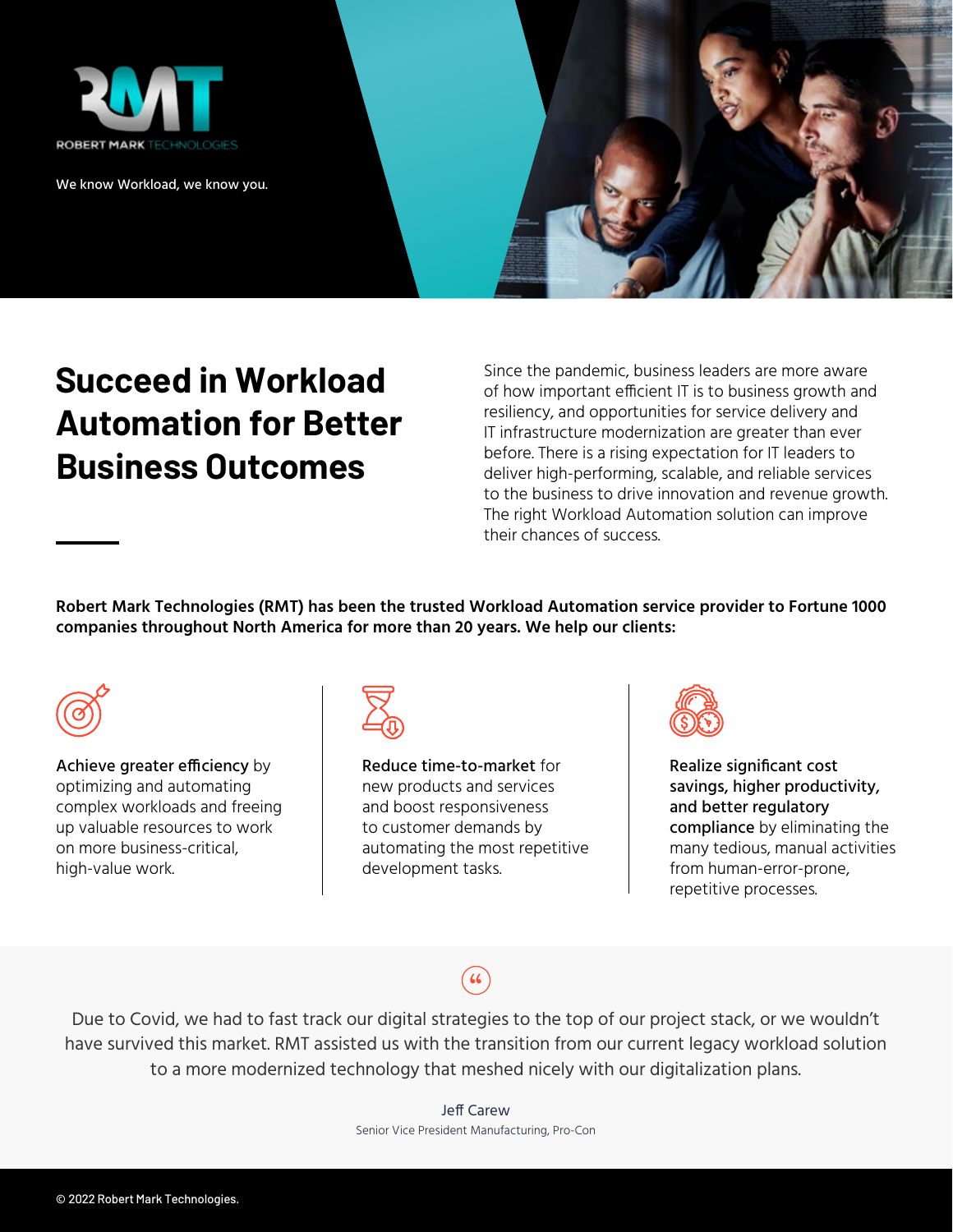

## **Our approach**

- **We take the time to understand your business and organizational context** because there is no one-size-fits-all solution. Your Workload Automation solution must be able to grow with your business so your organization can meet current and future demands. **0 1**
- **O 2** We align your Workload Automation with your overall digital transformation plan. RMT has worked with numerous organizations to help them modernize their legacy Workload Automation solution. From understanding the inefficiencies of the current technology to reviewing the requirements for a more modern solution, RMT will help you choose the solution that fits your digitalization plans.
- **0 3 We have the capabilities and experience to help you achieve real-time, event-driven orchestration of business services and deliver sustainable results.** RMT offers end-to-end Workload Automation services, including:



#### **Implementations, Upgrades, and Conversions/Migrations**

RMT can assess and recommend opportunities for optimization and implement new integrations, cloudbased offerings, and best practices. We also help our clients architect and deploy the solutions, mitigate transition risks, and enhance visibility and control of the workloads.



### **Managed Services**

We cover the administration, scheduling, monitoring, and management of your workload environment. With both onshore and offshore capabilities, RMT can provide a managed service option that increases efficiency and reduces the total cost of ownership.



### **Training**

We partner with the major players in Workload Automation to resell their education. We also offer RMT proprietary training to supplement this education if our clients require it.



#### **NOC Services**

The RMT "Center of Excellence" provides our clients with 24/7 monitoring of their workflows. Our resources have experience monitoring all major Workload Automation solutions and can step in to manage environments and handle issues of every size.